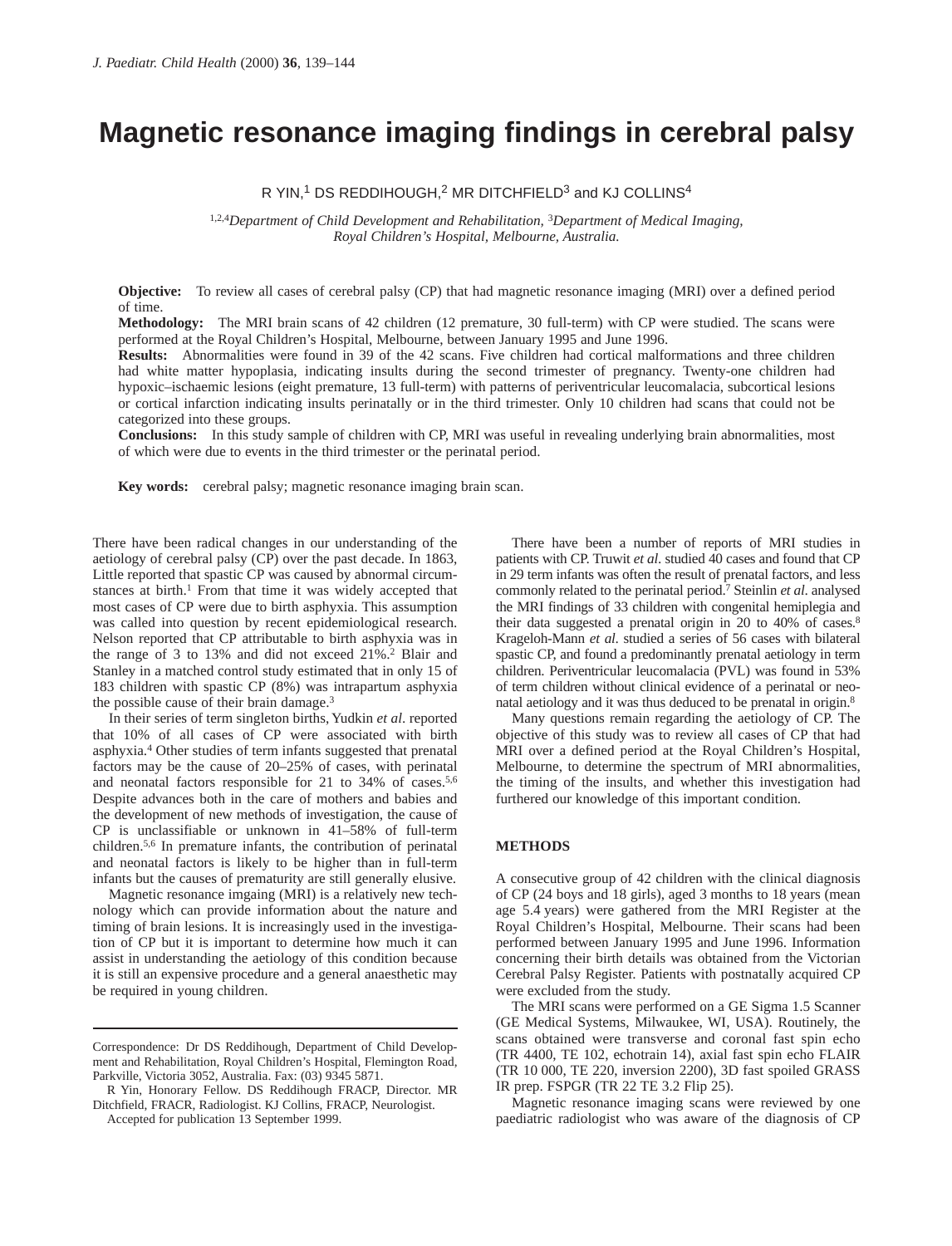but blinded to clinical details such as the timing of the potential insults. In each case, the images were assessed for abnormal volume and signal within the white and cortical gray matter, the basal ganglia, thalami and cerebellum. The degree of myelination and ventricular size were routinely assessed. Any other abnormalities such as cysts or migrational abnormalities were documented.

Periventricular leucomalacia was diagnosed when the periventricular white matter demonstrated increased signal intensity on FLAIR or T2 weighted sequences in conjunction with reduced white matter volume and associated lateral ventricular enlargement (Fig. 1).

The 42 cases were separated into two groups according to their gestation. Group 1 was a group of children who were born prematurely at less than 37 weeks and consisted of 12 cases. Group 2 was a group of children who were born at term (37–42 weeks) and consisted of 30 cases.

# **RESULTS**

Details of all cases are summarized in Table 1.

## **Group 1**

Group 1 consisted of 12 cases who were born at less than 37 weeks gestation. Periventricular leucomalacia was found in eight of 12 cases (cases 1–8). White matter hyperintensity was seen in T2 weighted images. The three cases born between 30 and 33 weeks gestation had PVL only but the other five children had additional lesions. Three children born at 36 weeks had subcortical lesions (SCL) (Fig. 2) in addition to PVL (cases 6–8). In addition to the changes of SCL and PVL, one child with a clinical diagnosis of neurofibromatosis had MRI lesions consistent with neurofibromatosis type I (increased signal within the left globus pallidus and within the cerebellar peduncles bilaterally) and the other child had a large left temporo-occipital porencephalic cyst.

Four children did not demonstrate PVL or SCL. Case 9 had hydranencephaly due to extensive infarction of the left cerebral hemisphere and infarction of a portion of the right frontal lobe, with consequent porencephaly. Case 10 had bilateral temporal arachnoid cysts with a left temporal and a left ventricular cyst. Case 11 with a clinical diagnosis of neurofibromatosis had multiple MRI lesions typical of neurofibromatosis. The final child in the group (case 41) had a normal MRI.

### **Group 2**

Group 2 included 30 children who were born between 37 and 42 weeks gestation. The MRI findings demonstrated three main patterns, hypoxic-ischaemic lesions (13), cortical migrational malformations (five), and disorders of white matter development (three). Seven children had miscellaneous lesions which did not fit specifically into any group and two children had normal MRI scans.



**Fig. 1** Periventricular leukomalacia. The periventricular white matter is thin and shows increased signal in association with lateral ventricular enlargement. This most markedly affects the parietal and occipital white matter.



**Fig. 2** Subcortical lesions. An axial FLAIR sequence demonstrates increased signal within the periventricular white matter, which are predominantly subcortical.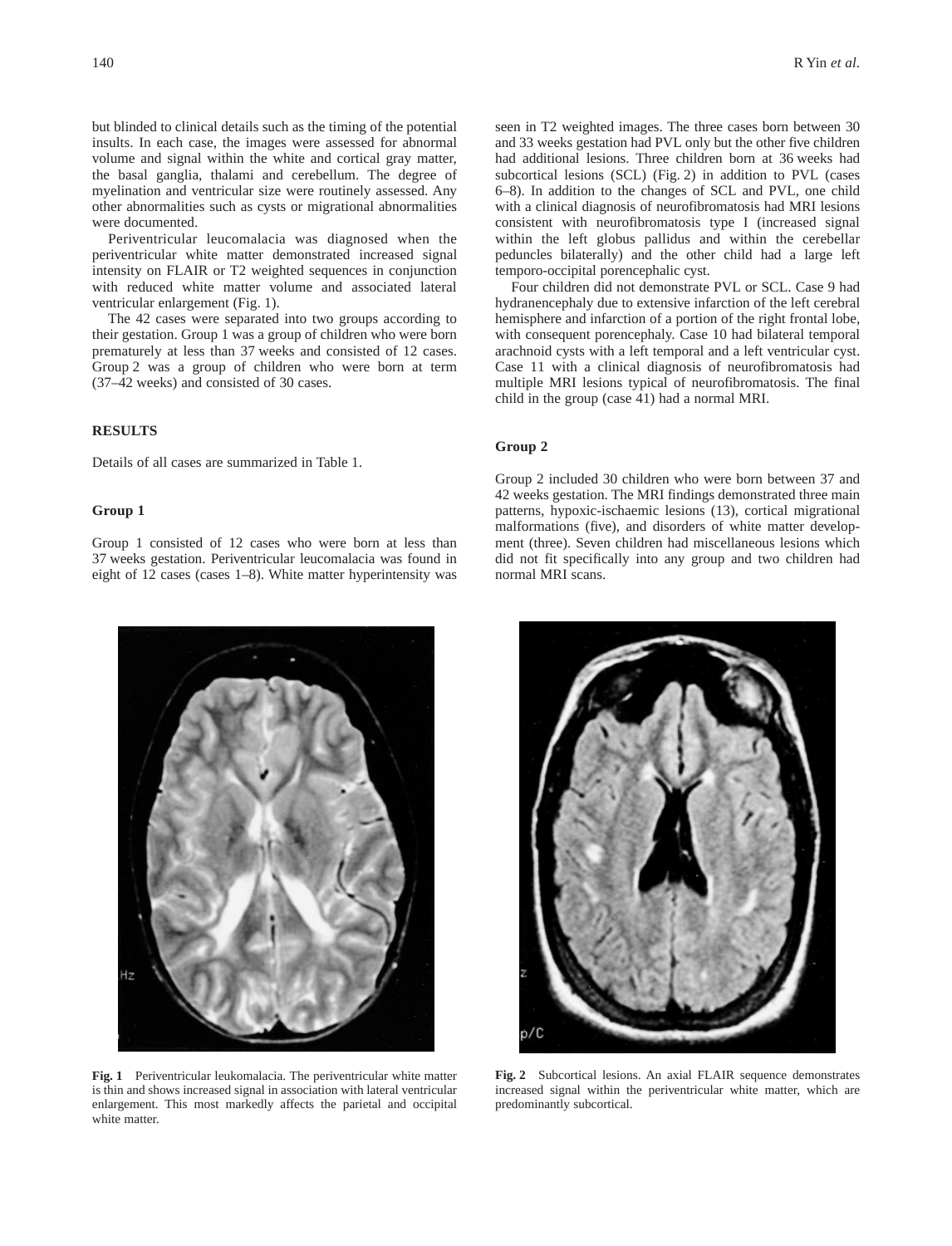#### *1. Hypoxic–ischaemic lesions*

Hypoxic–ischaemic lesions were found in 13 cases. The group included PVL and SCL in nine cases and cerebral artery infarcts in four cases.

*(i) PVL and SCL – nine cases (12, 14, 19–25)*: Seven children had SCL in addition to PVL (cases 19–25). Perinatal risk factors included fetal distress, breech presentation, hypothermia, twin pregnancy and two children had evidence of birth asphyxia. It is not possible to be certain of the role of these factors in the resulting lesions. One child had an uncomplicated perinatal history. The two cases with only PVL (cases 12, 14) were born at 40 and 42 weeks gestation, respectively. There were problems immediately before birth (persistent occipito– posterior position and deep transverse arrest in one case, obstructed labour in the other).

*(ii) Main artery infarct – four cases (15–18):* A pattern of cerebral artery infarction was demonstrated in four children (cases 15–18), of which three had hemiplegia and one had asymmetric quadriplegia. The middle cerebral artery was involved in three cases; the posterior cerebral artery was involved in one case. All of these cases demonstrated T2 intensity signal (well seen in FLAIR sequences) which was present bilaterally as well as an abnormal MR angiogram (MRA) in the involved arteries (attenuated or hypoplastic) which supplied the infarcted area.

#### *2. Cortical malformations*

Neuronal migration anomalies were present in five cases. Clinically, all children had spastic quadriplegia with severe intellectual disability. Three cases had lissencephaly (cases 30–32)

|  | Table 1 Details of 42 children, including magnetic resonance imaging findings |  |  |  |
|--|-------------------------------------------------------------------------------|--|--|--|
|  |                                                                               |  |  |  |

| Case           | Sex                       | Birth-<br>weight<br>(g) | Gestation | Age at<br><b>MRI</b> | CP type      | Severity | MRI findings             |
|----------------|---------------------------|-------------------------|-----------|----------------------|--------------|----------|--------------------------|
| 1              | $\mathbf F$               | 1370                    | 30        | 11y                  | Diplegia     | Mild     | <b>PVL</b>               |
| $\mathfrak{2}$ | M                         | 2150                    | 33        | 20 <sub>m</sub>      | Diplegia     | Mild     | <b>PVL</b>               |
| 3              | M                         | 1620                    | 33        | 9у                   | Quadriplegia | Severe   | <b>PVL</b>               |
| 4              | M                         | 2220                    | 35        | 8 y                  | Diplegia     | Mild     | PVL, porencephalic cyst  |
| 5              | $\mathbf M$               | 1950                    | 35        | 14y                  | Diplegia     | Moderate | PVL, neurofibromatosis   |
| 6              | F                         | 1655                    | 36        | 17 <sub>y</sub>      | Hemiplegia   | Mild     | <b>SCL, PVL</b>          |
| 7              | F                         | 2472                    | 36        | 18 y                 | Quadriplegia | Mild     | SCL, PVL                 |
| 8              | $\boldsymbol{\mathrm{F}}$ | 2350                    | 36        | 16y                  | Diplegia     | Mild     | SCL, PVL                 |
| 9              | F                         | <b>NA</b>               | 36        | 9 y                  | Hemiplegia   | Mild     | Infarction, porencephaly |
| 10             | M                         | 3040                    | 36        | 5 <sub>y</sub>       | Quadriplegia | Moderate | Arachnoid cysts          |
| 11             | M                         | 3476                    | 36        | 8 y                  | Diplegia     | Mild     | Neurofibromatosis        |
| 12             | $\mathbf F$               | 3346                    | 42        | 17 <sub>m</sub>      | Hemiplegia   | Mild     | PVL                      |
| 13             | M                         | 3049                    | 40        | 5 y                  | Hemiplegia   | Mild     | Miscellaneous            |
| 14             | M                         | 4800                    | 40        | 16y                  | Diplegia     | Mild     | <b>PVL</b>               |
| 15             | $\mathbf F$               | 2960                    | 37        | 10 <sub>m</sub>      | Hemiplegia   | Mild     | Infarction               |
| 16             | M                         | 2890                    | 40        | 1 <sub>y</sub>       | Hemiplegia   | Mild     | Infarction               |
| 17             | M                         | <b>NA</b>               | 40        | 13 <sub>m</sub>      | Hemiplegia   | Mild     | Infarction               |
| 18             | M                         | 3744                    | 40        | 33 <sub>m</sub>      | Quadriplegia | Mild     | Infarction               |
| 19             | M                         | 3490                    | 39        | 3y                   | Quadriplegia | Severe   | PVL, SCL                 |
| 20             | M                         | 3065                    | 40        | 5 <sub>m</sub>       | Quadriplegia | Severe   | PVL, SCL                 |
| 21             | M                         | 2195                    | 38        | 13 m                 | Hemiplegia   | Mild     | PVL, SCL                 |
| 22             | M                         | 2225                    | 38        | 1 <sub>y</sub>       | Quadriplegia | NA       | PVL, SCL                 |
| 23             | F                         | 2230                    | 38        | 26 <sub>m</sub>      | Hemiplegia   | Mild     | PVL, SCL                 |
| 24             | F                         | 2350                    | 38        | 4y                   | Quadriplegia | Moderate | PVL, SCL                 |
| 25             | $\mathbf F$               | 2560                    | 38        | 1 <sub>y</sub>       | Quadriplegia | NA       | PVL, SCL                 |
| 26             | M                         | NA                      | 40        | 4y                   | Diplegia     | Severe   | Miscellaneous            |
| 27             | F                         | 3051                    | 40        | 20 <sub>m</sub>      | Hemiplegia   | Mild     | Miscellaneous            |
| 28             | M                         | 2930                    | 38        | 28 <sub>m</sub>      | Quadriplegia | Severe   | Miscellaneous            |
| 29             | F                         | 2780                    | 37        | 11y                  | Ataxia       | Mild     | Miscellaneous            |
| 30             | F                         | 3500                    | 40        | 4y                   | Quadriplegia | Severe   | Lissencephaly            |
| 31             | $\mathbf F$               | 3345                    | 40        | 6 y                  | Quadriplegia | Severe   | Lissencephaly            |
| 32             | F                         | 3400                    | 40        | 11 <sub>y</sub>      | Quadriplegia | Severe   | Lissencephaly            |
| 33             | M                         | 3940                    | 41        | 4y                   | Quadriplegia | Severe   | Polymicrogyria           |
| 34             | M                         | 4190                    | 40        | 3 <sub>m</sub>       | Quadriplegia | Severe   | Polymicrogyria           |
| 35             | F                         | 2650                    | 41        | 5 <sub>y</sub>       | Quadriplegia | Severe   | Dis. white matter dev.   |
| 36             | М                         | 3300                    | 40        | 14 <sub>m</sub>      | Quadriplegia | Severe   | Dis. white matter dev.   |
| 37             | M                         | 2925                    | 41        | 8 <sub>m</sub>       | Quadriplegia | Mild     | Dis. white matter dev.   |
| 38             | M                         | 3856                    | 41        | 3y                   | Quadriplegia | Mild     | Miscellaneous            |
| 39             | $\mathbf F$               | 2710                    | 41        | 4 y                  | Quadriplegia | Severe   | Miscellaneous            |
| 40             | M                         | 2900                    | 40        | 3y                   | Quadriplegia | Severe   | Normal                   |
| 41             | M                         | 2450                    | 35        | 7y                   | Ataxia       | Mild     | Normal                   |
| 42             | F                         | 3660                    | 40        | 3y                   | Ataxia       | Mild     | Normal                   |

M, male; F, female; m, month; y, year; NA, not available; PVL, periventricular leucomalacia; SCL, subcortical lesions; dis. white matter dev., disorder of white matter development; MRI, magnetic reonance imaging; CP, cerebral palsy.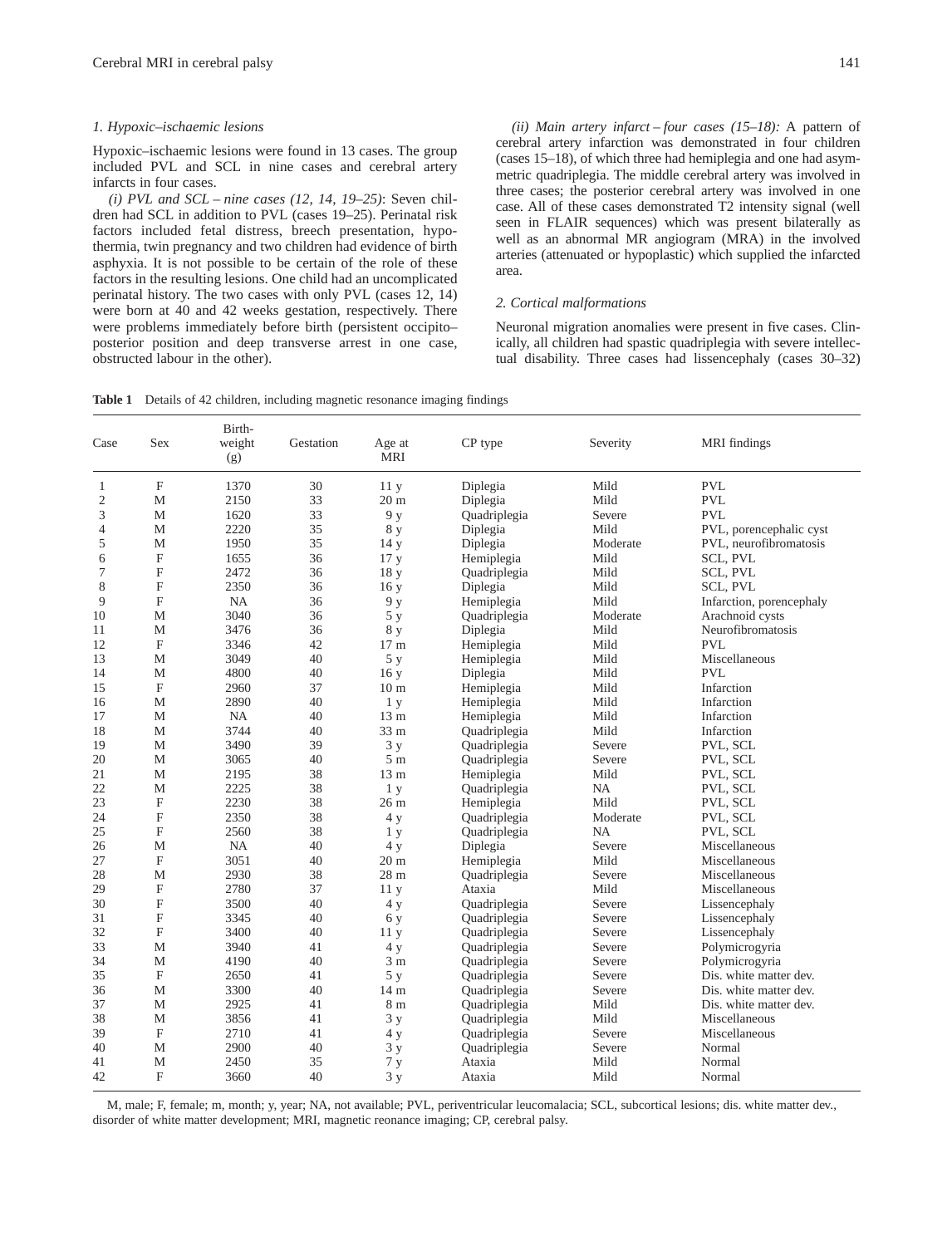(Fig. 3) and two of these children also had dysgenesis of the corpus callosum and abnormal signal in the white matter (cases 30, 31). Polymicrogyria was present in two cases (cases 33, 34). Both mothers had sustained trauma during the fifth month of gestation although the role of this injury remains uncertain. There were no known perinatal insults clinically and no evidence of underlying tissue loss or gliosis to suggest ulegyria. Case 33, with congenital microcephaly, had a neuronal migration disorder associated with pachygyria or polymicrogyria. The white matter was grossly thinned corresponding to gross thinning of the body of the corpus callosum and the ventricles were moderately dilated and irregular in shape with minimal gliosis above the bodies of the lateral ventricles. Case 34 had diffuse polymicrogyria confirmed at autopsy.

#### *3. Disorders of white matter development*

Disorders of white matter development were found in three cases. Spastic quadriplegia with athetosis and severe intellectual disability with vision and speech impairment was present in two of these cases (cases 35, 36). Case 35 demonstrated a decrease in the amount of myelinated white matter in the centrum semiovale bilaterally and diminished arborization of white matter in the subcortical regions with marked thinning of corpus callosum. There was a history of bleeding during the pregnancy. The MRI in case 36 was diffusely abnormal with marked delay in myelination and vermian hypoplasia. Diffuse white matter change was found in a case with quadriplegia (case 37). A karyotype demonstrated extra material on the long arm of chromosome 11. This MRI showed diffuse symmetrical supratentorial white matter signal abnormality with mild lateral ventricular dilatation.

#### *4. Miscellaneous lesions*

Seven children had miscellaneous lesions. *(i) Unilateral lesions – three cases (13,26,27):* Hemiplegia was present in



**Fig. 3** Lissencephaly. A coronal T1W sequence demonstrating a diffuse smooth thickened cortex with a few broad flat gyri indicating pachygyria (incomplete lissencephaly). There is a shallow sylvian fissure.

two cases (13,27) and diplegia in the case 26. Case 13 had congenital cataracts, and the MRI showed heterotopic grey matter in the right parietal region with loss of the right sided basal ganglia and white matter suggesting previous infarction, as well as a right cerebellar abnormality suggesting infarction in the right posterior and inferior cerebral artery territories. There was abnormal high signal in the adjacent white matter. The findings were suggestive of multiple ischaemic episodes. Case 26 had severe spastic diplegia with global developmental delay and microcephaly. The MRI showed a diffusely small right cerebral hemisphere with reduced myelination. The right hippocampus was small with increased signal compatible with mesial temporal sclerosis. Case 27 had hemiplegia and an isolated cyst in the anterior tip of the right frontal horn of the lateral ventricle. Cytomegalovirus infection early in pregnancy was suggested.

*(ii) Lesions not involving cerebral hemisphere white matter – four cases (28–39):* Such lesions were present in three cases. Gross cerebellar cortical and vermian atrophy was present in case 28, small focal infarcts in the right thalamus were found in case 29, and case 38 showed symmetrical bilateral signal abnormality in close association with or in both claustra. Case 39 had marked and generalized dilatation of the third and lateral ventricles of uncertain significance.

#### **DISCUSSION**

In this series of 42 patients, there was a high rate of positive findings (39 out of 42 patients studied). This is similar to the yield of positive MRI scans in other series. $8-11$  For parents seeking a cause for their child's disability, a radiological diagnosis is now possible in the majority of cases. However, this radiological diagnosis may not necessarily provide information as to why the brain lesion occurred. Important evidence for the timing of the brain lesion may be provided which can be useful not only for individuals but for directing research efforts in the future.

The pattern of brain injury of patients with CP is closely related to the gestational age of occurrence. Typical preterm brain injuries include PVL and post-haemorrhagic porencephaly. Periventricular leucomalacia usually occurs between 28 and 34 weeks of gestation8 and is caused by an ischaemic process in the watershed zone that exists in the periventricular white matter of the immature brain.<sup>12</sup> The MRI features of PVL include a reduction in the quantity of periventricular white matter (late infancy and childhood), periventricular gliosis and ventriculomegaly with irregular outline of the lateral ventricles.<sup>12,13</sup>

After about 34 weeks of gestation, subcortical and cortical areas are the most vulnerable regions of the brain for hypoxicischaemic insult<sup>8,9</sup> and the resulting lesions include subcortical leucomalacia, multicystic encephalamalacia and gliosis.14,15 In our study, the patients with CP who were born between 30 and 33 weeks gestation (there were no children born earlier than 30 weeks gestation) had typical PVL with obvious gliosis, while the cortex and subcortical white matter remained spared. Subcortical lesions and cortical atrophy, with or without thalamic, brain stem and cerebellar lesions, were seen in infants who were born at or after 35–36 weeks gestation. Thus we can conclude that for eight out of the 12 premature children in our series, the lesion occurred either in the third trimester or in the perinatal period.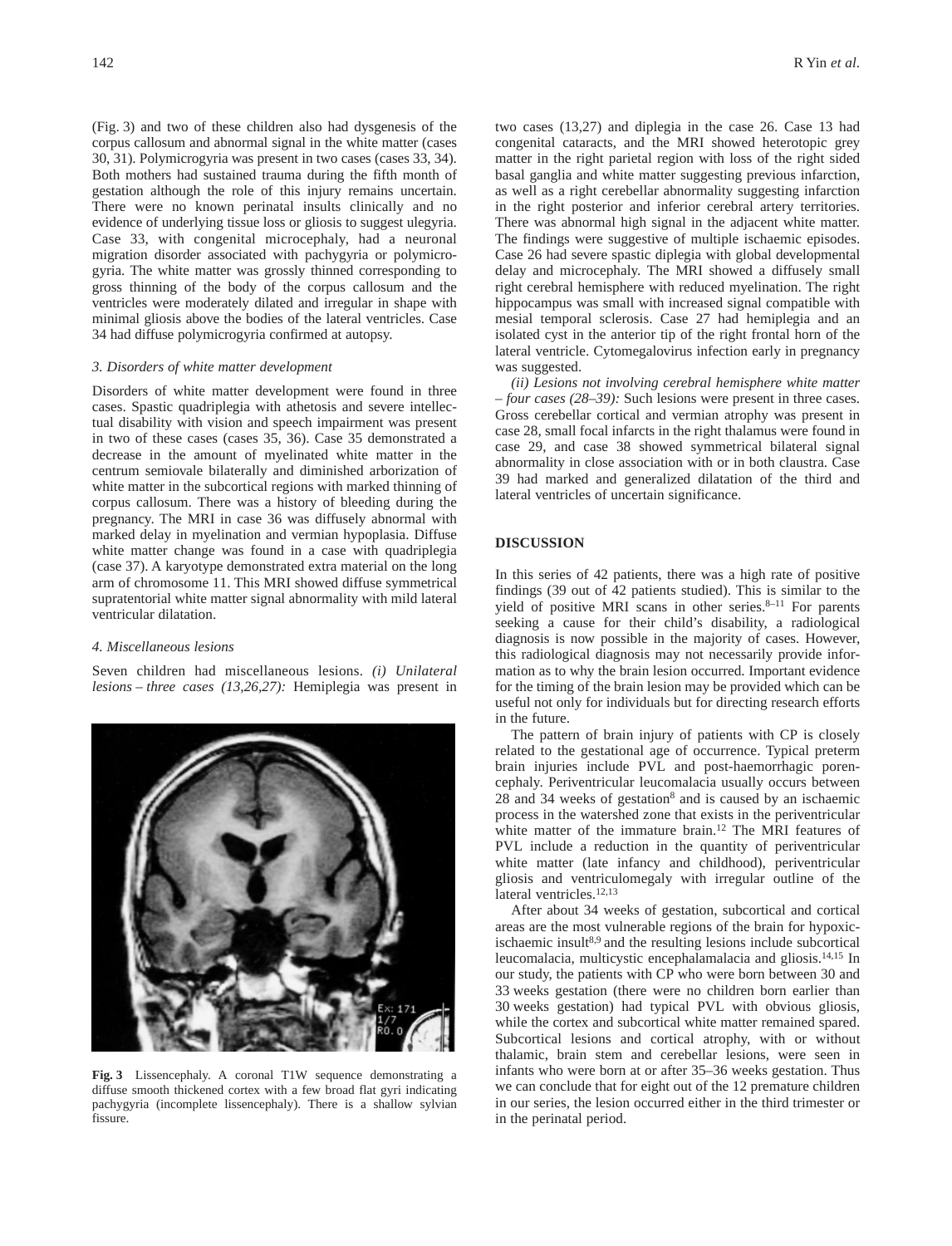These patterns were similar to those reported by Bardovich and Truwit<sup>15</sup> who reviewed the MRI scans of 25 patients with asphyxia documented at various gestational ages. They found that infants of 24 and 26 weeks gestation had irregularly enlarged ventricular trigones with minimal periventricular gliosis, patients at 28–34 weeks had variably dilated ventricles and periventricular gliosis, the 36 week infant had mild cortical and subcortical gliosis superimposed on deep white matter and periventricular gliosis and term infants had significant cortical and subcortical gliosis and atrophy in the parasagittal watershed areas.

For infants born at term, we found a similar predominance of third trimester lesions. Thirteen of the 30 cases had hypoxic– ischaemic lesions, presumed to have occurred in the third trimester or perinatal period. All of the 13 cases with hypoxic– ischaemic lesions also had PVL. It has been suggested that PVL found in infants born at term may indicate that the lesion occurred early in the third trimester $14$  but that the pregnancy progressed. In a group of 152 cases with spastic CP, one-third of full-term infants demonstrated preterm patterns of brain injury and PVL was present in 10% of term cases.<sup>14</sup> The MRI findings of PVL in term infants was milder than those in patients born around 30 weeks gestation, indicating that the brain insult responsible for PVL in term infants was less severe, and therefore did not result in preterm birth.15

Four children had evidence of cortical infarction which is less common in the premature than the term infant.16 The lesion is typically found in term babies born after an uneventful pregnancy and routine delivery.17 Most commonly, the infarct is in the distribution of the middle cerebral artery. It has been suggested that such cerebral infarcts may occur prior to delivery<sup>17</sup> or within the early days of life.<sup>16</sup>

The four cases of cerebral infarction in our study all demonstrated abnormal intensity T2 signal on the contralateral side. This may indicate that the pathology of these full term infarcts was based on diffuse hypoxic–ischaemic brain lesions, similar to PVL and SCL. When the ischaemic lesion is more severe, it is partially due to local artery damage. There is lack of direct evidence that the attenuated cerebral artery in the involved area shown on MRA is the cause or the result of infarction.

Five out of 42 cases had cortical malformations indicating insults during the second trimester of pregnancy. The neuronal migration anomalies demonstrated in our study were lissencephaly (three cases) and polymicrogyria (two cases). Lissencephaly or complete agyria, signifies complete absence of sulci. It has been suggested that the insult occurs before the end of the third month of gestation or between the 12th and 15th week of gestation.18,19 The corpus callosum forms during the same period<sup>20</sup> and it was of note that two of our cases had dysgenesis of the corpus callosum.

The two basic varieties of polymicrogyria, layered and non-layered, appear to have differing times of onset. The nonlayered type represents a disorder of neuronal migration and the time of onset of this variety of polymicrogyria appears to be generally no later than the fourth to fifth month of gestation. The layered variety of polymicrogyria includes those cases with evidence of laminar neuronal necrosis in the cortex after the end of neuronal migration, that is, between 20 and 30 weeks of gestation.<sup>21,22</sup> In our study, there were two cases of polymicrogyria (cases 33, 34).

Three cases demonstrated varieties of cerebral white matter hypoplasia, suggesting insults during the second trimester of pregnancy. In case 35, the myelinated white matter was sparse in comparison with the gray matter structures, suggesting that the brain injury occurring early *in utero* before the glial cells had developed sufficiently to produce gliosis. Brain injury occurring during the second trimester of pregnancy, prior to the time of astrocyte generation, results in liquefaction necrosis without any glial response.<sup>18</sup> There is an association between maternal bleeding during pregnancy and congenital anomalies of the central nervous system. Perfusion failure of the fetal brain or fetal malnutrition may be the outcome.<sup>23</sup> These factors may have been responsible for the pathology in case 35. Whilst the cause of the diffusely abnormal scan with marked delay in myelination and vermian hypoplasia in case 36 is uncertain, familial white matter hypoplasia has been reported, in some cases associated with agenesis of the corpus callosum and growth deficiency.24,25

Partial distal deletion of chromosome 11 is associated with psychomotor delay.26,27 Since the first case was described by Jacobsen *et al.*,<sup>28</sup> over 40 patients with terminal deletion of 11 long arm (Jacobsen syndrome) have been reported. Variations in the deleted parts of 11q result in different clinical features. Our patient (case 37) had similar MRI findings to those reported by Ono *et al*. with evidence of delayed myelination rather than demyelination.27

One child (case 27) had evidence of possible congenital cytomegalovirus infection. Congenital cytomegalovirus infection can cause a variety of lesions including neuronal migration disorders.29 The contribution of congenital infection to the total number of children with CP remains uncertain. In a series of 489 cases with spastic CP, in only 3.3% was congenital infection considered to be the major aetiological factor.5

In conclusion, we have described the findings in a consecutive series of MRI scans performed to determine the cause of CP. Brain lesions occurring in the third trimester or perinatal period accounted for 50% of children with CP and 43% of fullterm children. It was possible to provide an indication of the timing of events in 29 of the 42 cases. Twenty-one cases were third trimester or perinatal, three were second trimester, and five were the result of events around the end of the first trimester or early second trimester. Hence in only 10 cases was the timing uncertain.

Our findings are consistent with other studies in suggesting that insults occurring during the third trimester or the perinatal period account for a large proportion of cases of CP.<sup>9</sup> There was a wide age range in our series, including several older children. While it seems likely that there would be similar findings in a younger, more recent cohort of children, further studies would be useful to confirm this. Since there is evidence that perinatal insults are implicated in only a small proportion of children with CP, we believe that events in the third trimester should be closely examined to further identify the causes of CP.

# **ACKNOWLEDGEMENTS**

The authors wish to acknowledge the contribution of Ms J Walstab and Ms L Robert, who are responsible for the Victorian Cerebral Palsy Register. We also thank the Victorian Perinatal Data Collection Unit who assisted us in providing data. This project was also supported by the Royal Children's Hospital Research Institute.